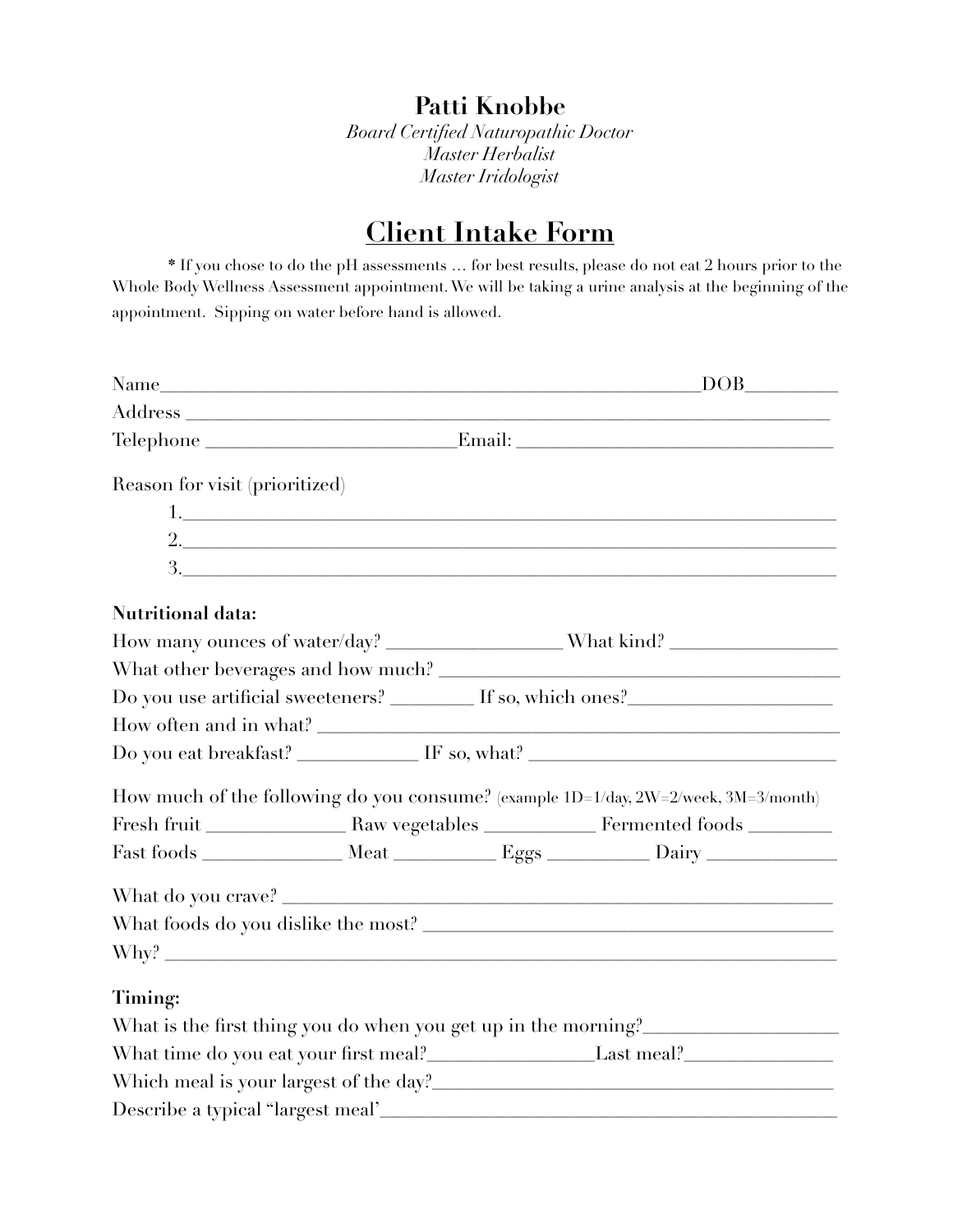## **Movement:**

Do you exercise/move/participate in fun sweaty activity? If so, what and how often?

| Sleep:<br>What time do you go to bed? ____________ How long do you sleep? ________________       |  |  |  |  |
|--------------------------------------------------------------------------------------------------|--|--|--|--|
| Do you wake often? $\sqrt{ }$ $\qquad \qquad$ If so why and what time(s)? $\qquad \qquad \qquad$ |  |  |  |  |
| Do you feel rested when you wake up for the day? _______________________________                 |  |  |  |  |
| Do you have pain when you first get up? ____________ If so, where?______________                 |  |  |  |  |
|                                                                                                  |  |  |  |  |
| Eliminations: (see last page for the Bristol Stool Chart)                                        |  |  |  |  |
| Do you have daily bowel movements? _________ If yes, how many per day?__________                 |  |  |  |  |
| If no, please describe your elimination pattern.________________________________                 |  |  |  |  |
| Please indicate the most descriptive number(s) of you elimination(s) using the Bristol           |  |  |  |  |
| <b>Females:</b>                                                                                  |  |  |  |  |
| Are you post-menopausal? ______If yes, at what age did you enter menopause?_____                 |  |  |  |  |
| What were the characteristics of your menopausal experience?                                     |  |  |  |  |
| Do you currently use Hormone Replacement (HRT) or Hormonally-based Contraception?                |  |  |  |  |
| Are you now, or in the near future, planning to become pregnant?__                               |  |  |  |  |
| Is your menstrual cycle regular?<br><u>Longer then 28 days?</u> Shorter?<br><u>Shorter</u> ?     |  |  |  |  |
| Is your flow longer or shorter than 5 days? Cramps or Clotting?                                  |  |  |  |  |
| Would you describe the color of your menses as more red, purple, or brown?                       |  |  |  |  |

Do you experience PMS, Cyclical headaches, or Cravings?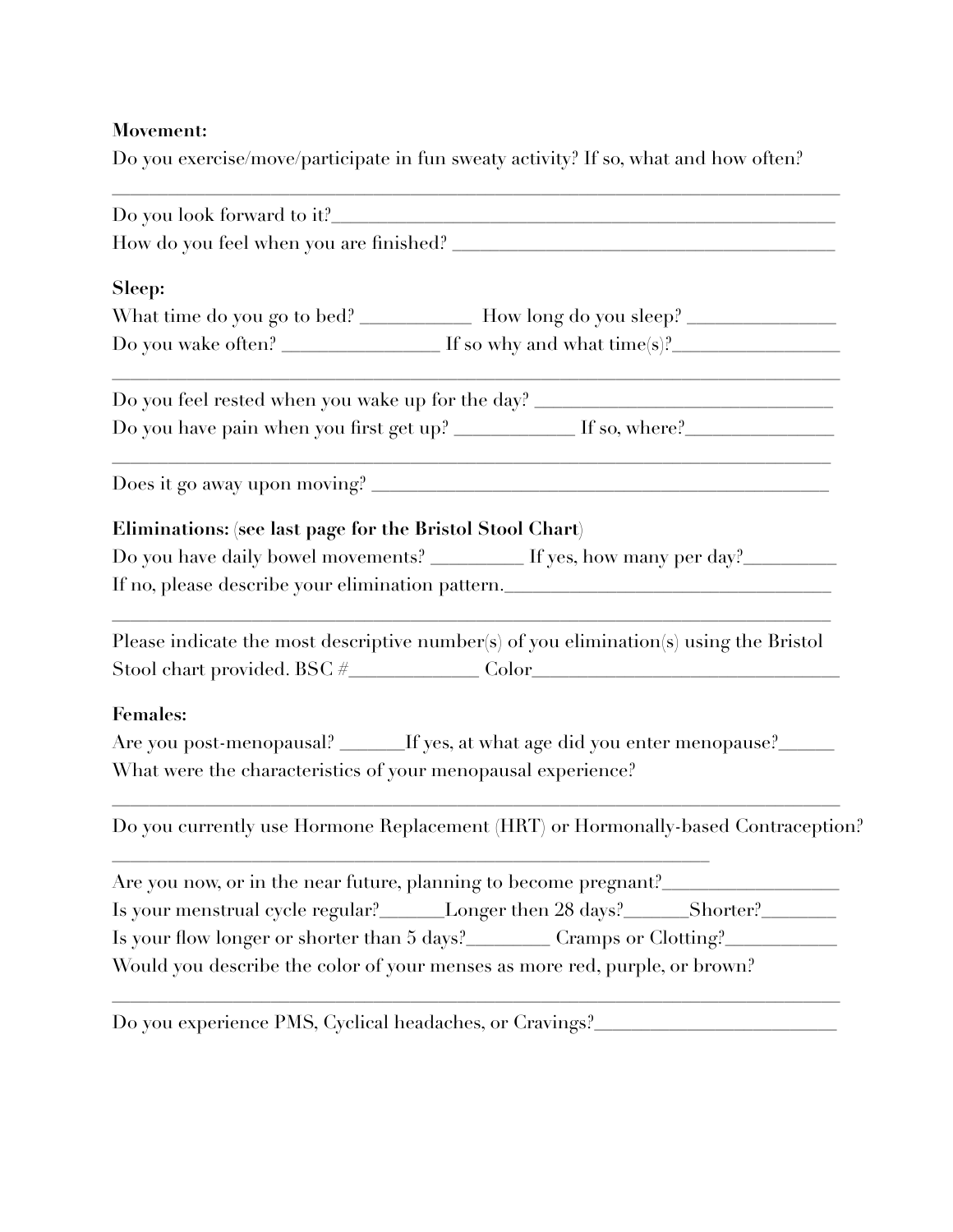#### **Supplements/Medications:**

Do you take any supplements?\_\_\_\_\_\_\_\_\_ If so, what, how often and why?

Do you take any OTC medications routinely (such as Aleve, Aspirin, or Ibuprofen)? If so what and how often?

\_\_\_\_\_\_\_\_\_\_\_\_\_\_\_\_\_\_\_\_\_\_\_\_\_\_\_\_\_\_\_\_\_\_\_\_\_\_\_\_\_\_\_\_\_\_\_\_\_\_\_\_\_\_\_\_\_\_\_\_\_\_\_\_\_\_\_\_\_\_\_\_\_\_\_\_\_\_

 $\mathcal{L}_\mathcal{L} = \{ \mathcal{L}_\mathcal{L} = \{ \mathcal{L}_\mathcal{L} = \{ \mathcal{L}_\mathcal{L} = \{ \mathcal{L}_\mathcal{L} = \{ \mathcal{L}_\mathcal{L} = \{ \mathcal{L}_\mathcal{L} = \{ \mathcal{L}_\mathcal{L} = \{ \mathcal{L}_\mathcal{L} = \{ \mathcal{L}_\mathcal{L} = \{ \mathcal{L}_\mathcal{L} = \{ \mathcal{L}_\mathcal{L} = \{ \mathcal{L}_\mathcal{L} = \{ \mathcal{L}_\mathcal{L} = \{ \mathcal{L}_\mathcal{$ 

\_\_\_\_\_\_\_\_\_\_\_\_\_\_\_\_\_\_\_\_\_\_\_\_\_\_\_\_\_\_\_\_\_\_\_\_\_\_\_\_\_\_\_\_\_\_\_\_\_\_\_\_\_\_\_\_\_\_\_\_\_\_\_\_\_\_\_\_\_\_\_\_\_\_\_\_\_\_

Do you take prescription medications (prescribed by a licensed medical professional)? If so what and how often?

\_\_\_\_\_\_\_\_\_\_\_\_\_\_\_\_\_\_\_\_\_\_\_\_\_\_\_\_\_\_\_\_\_\_\_\_\_\_\_\_\_\_\_\_\_\_\_\_\_\_\_\_\_\_\_\_\_\_\_\_\_\_\_\_\_\_\_\_\_\_\_\_\_\_\_\_\_\_

### **Medical History:**

Have you had any surgeries? If so, what and when?

Have you received any diagnoses from licensed medical professionals? If so, what and when?

\_\_\_\_\_\_\_\_\_\_\_\_\_\_\_\_\_\_\_\_\_\_\_\_\_\_\_\_\_\_\_\_\_\_\_\_\_\_\_\_\_\_\_\_\_\_\_\_\_\_\_\_\_\_\_\_\_\_\_\_\_\_\_\_\_\_\_\_\_\_\_\_\_\_\_\_\_\_

\_\_\_\_\_\_\_\_\_\_\_\_\_\_\_\_\_\_\_\_\_\_\_\_\_\_\_\_\_\_\_\_\_\_\_\_\_\_\_\_\_\_\_\_\_\_\_\_\_\_\_\_\_\_\_\_\_\_\_\_\_\_\_\_\_\_\_\_\_\_\_\_\_\_\_\_\_\_

#### **Naturopathic history:**

Have you ever been in consultation with a naturopath? If so, why and how long ago?

\_\_\_\_\_\_\_\_\_\_\_\_\_\_\_\_\_\_\_\_\_\_\_\_\_\_\_\_\_\_\_\_\_\_\_\_\_\_\_\_\_\_\_\_\_\_\_\_\_\_\_\_\_\_\_\_\_\_\_\_\_\_\_\_\_\_\_\_\_\_\_\_\_\_\_\_\_\_

\_\_\_\_\_\_\_\_\_\_\_\_\_\_\_\_\_\_\_\_\_\_\_\_\_\_\_\_\_\_\_\_\_\_\_\_\_\_\_\_\_\_\_\_\_\_\_\_\_\_\_\_\_\_\_\_\_\_\_\_\_\_\_\_\_\_\_\_\_\_\_\_\_\_\_\_\_\_

What was suggested? Did you experience a good outcome?<br>Nhat did you like about it?

What wasn't as successful for you?

Do you have regular adjustments with a chiropractor?\_\_\_\_\_\_\_\_\_\_\_\_\_\_\_\_\_\_\_\_\_\_\_\_\_\_\_\_\_

Do you have regular body work/massages?

Please circle all with which you are familiar with:

Homeopathy, Back Flowers/flower remedies, Probiotics, Aromatherapy, Muscle Response testing, Herbals, Sports nutrition, Digestive Food Enzymes